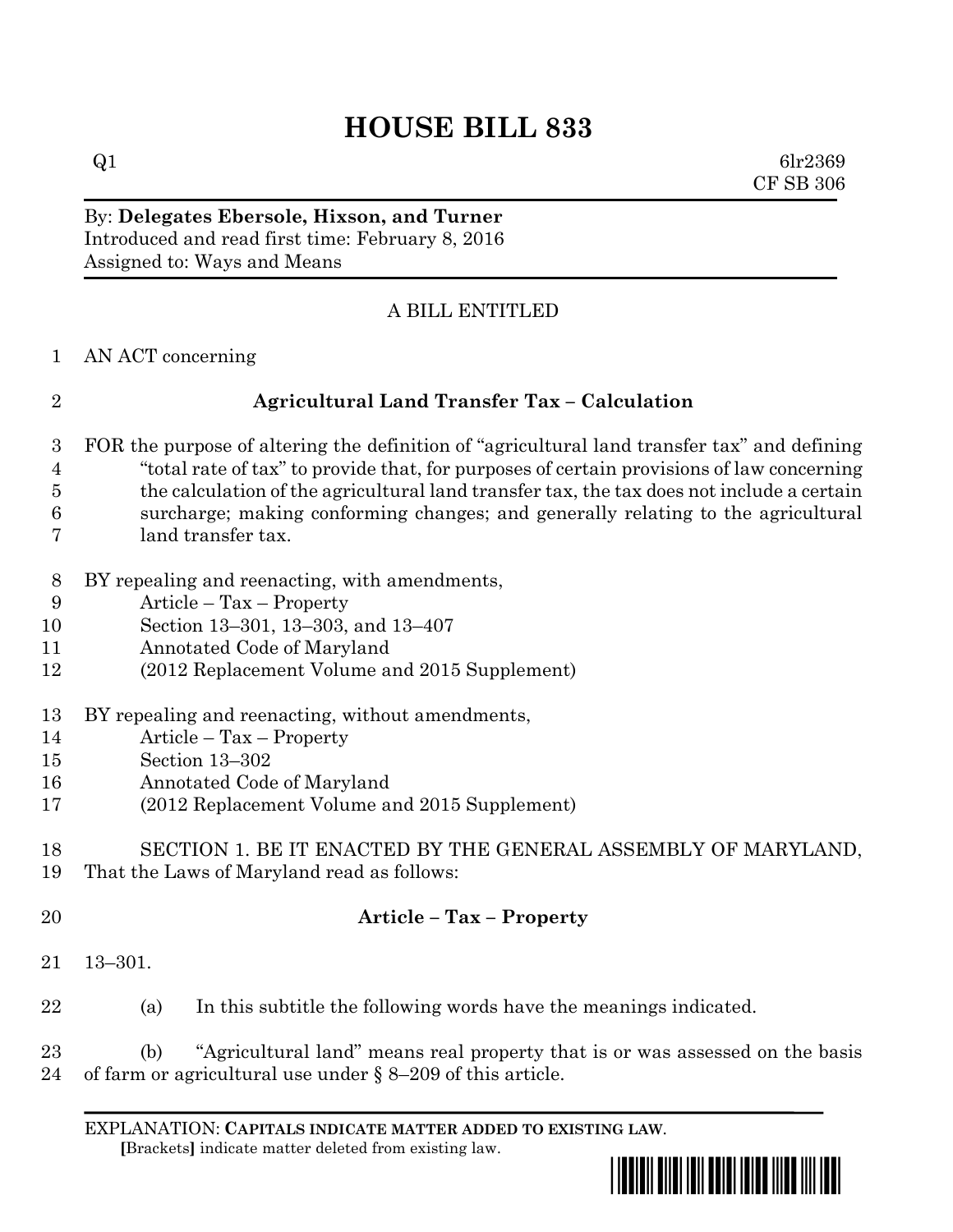#### **HOUSE BILL 833**

 (c) (1) "Agricultural land transfer tax" means the tax imposed under **§ 13–302 OF** this subtitle.

 (2) "Agricultural land transfer tax" **[**includes**] DOES NOT INCLUDE** the surcharge imposed under § 13–303(d) of this subtitle.

 (d) (1) "Total value" means the value of the property as stated in the most recent assessment roll.

 (2) "Total value" includes any adjustment in the value of improvements that result from an increase in construction costs as determined by the Department as of the most recent date of finality.

13–302.

 (a) Except as otherwise provided in § 13–305 of this subtitle, agricultural land transfer tax is imposed on an instrument of writing that transfers title to agricultural land.

 (b) Agricultural land transfer tax is payable in addition to any other transfer tax imposed under this title.

 (c) An instrument of writing subject to agricultural land transfer tax may not be recorded in any county until the agricultural land transfer tax is paid to the collector for the county or paid to the Department.

 (d) An instrument of writing subject to agricultural land transfer tax may not be filed with the Department until the agricultural land transfer tax is paid to the Department or the collector for the county.

13–303.

(a) The agricultural land transfer tax applies at the following rates:

23 (1) for a transfer of 20 acres or more of agricultural land, 5%;

 (2) except as provided in item (3) of this subsection, for a transfer of less than 20 acres of agricultural land assessed for agricultural use or as unimproved agricultural land, 4%; or

 (3) for a transfer of less than 20 acres of agricultural land assessed as improved agricultural land or agricultural land with site improvements, 3%.

 (b) If an instrument of writing is subject to different rates of agricultural land transfer tax under subsection (a) of this section, the total agricultural land transfer tax due is computed separately for each portion of agricultural land to which a different rate applies.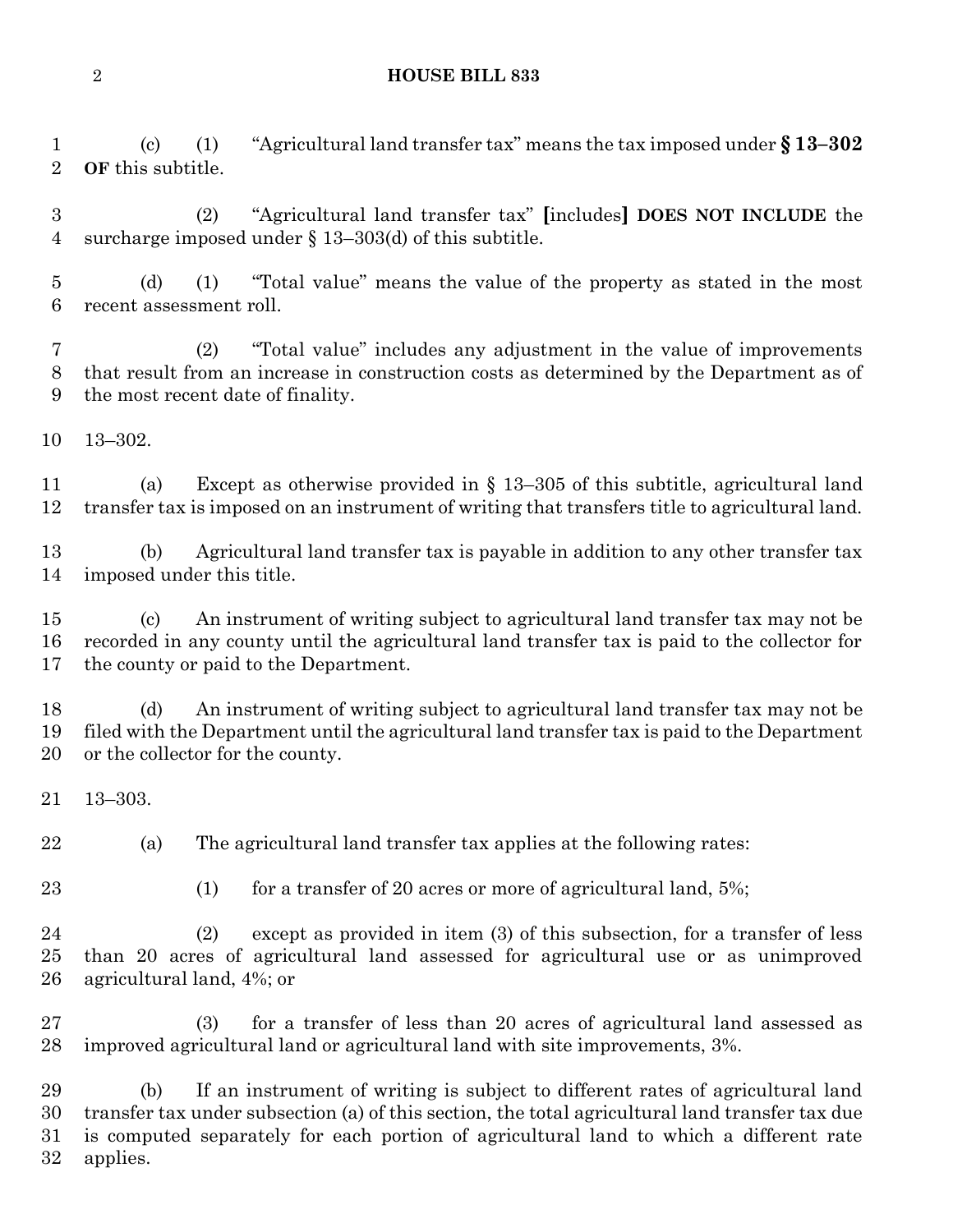(c) Except as provided by § 13–305(c)(2) of this subtitle, the agricultural land transfer tax determined under subsection (a) or subsection (b) of this section is reduced by 25% for each consecutive full taxable year before a transfer in which property tax on the agricultural land was paid on the basis of any assessment other than the farm or agricultural use assessment under § 8–209 of this article.

 (d) (1) Except as provided in paragraph (2) of this subsection, in addition to the **[**tax imposed under this section**] AGRICULTURAL LAND TRANSFER TAX**, a surcharge in an amount equal to 25% of the tax determined under subsections (a) through (c) of this section is imposed on an instrument of writing that transfers title to agricultural land.

 (2) The surcharge imposed under paragraph (1) of this subsection does not apply to an instrument of writing that transfers property of 2 acres or less to be improved to a child or grandchild of the owner.

 (e) When determining the rate of the agricultural land transfer tax to be imposed under subsection (a) or (b) of this section, the amount of agricultural land transferred that is exempt from the tax in accordance with § 13–305 of this subtitle may not be included in the amount of agricultural land that is transferred.

13–407.

 (a) **IN THIS SECTION, "TOTAL RATE OF TAX" MEANS THE RATE OF TAX IMPOSED FOR THE AGRICULTURAL LAND TRANSFER TAX UNDER § 13–303(A) OF THIS TITLE PLUS THE RATE OF TAX FOR A COUNTY TRANSFER TAX IMPOSED UNDER THIS SECTION.**

 **(B)** (1) Unless a greater rate of tax was imposed before July 1, 1979, a county may not impose county transfer tax on a transfer subject to the agricultural land transfer tax under Subtitle 3 of this title at a rate greater than the county rate applicable to the transfer of improved residential property in that county.

 (2) If a county has imposed a county transfer tax at a rate that exceeds the rate applicable to the transfer of improved residential property, the total rate of tax that applies to a transfer subject to the agricultural land transfer tax may not exceed 5% plus the rate that applies to improved residential property under the county transfer tax.

 (3) If the total rate of tax that applies to a transfer subject to the agricultural land transfer tax exceeds the maximum rate allowed under paragraph (2) of this subsection**[**, the tax that applies to the transfer**]**:

 (i) **THE AGRICULTURAL LAND TRANSFER TAX** is payable at the rate specified **[**for the agricultural land transfer tax**] IN § 13–303(A) OF THIS TITLE**; and